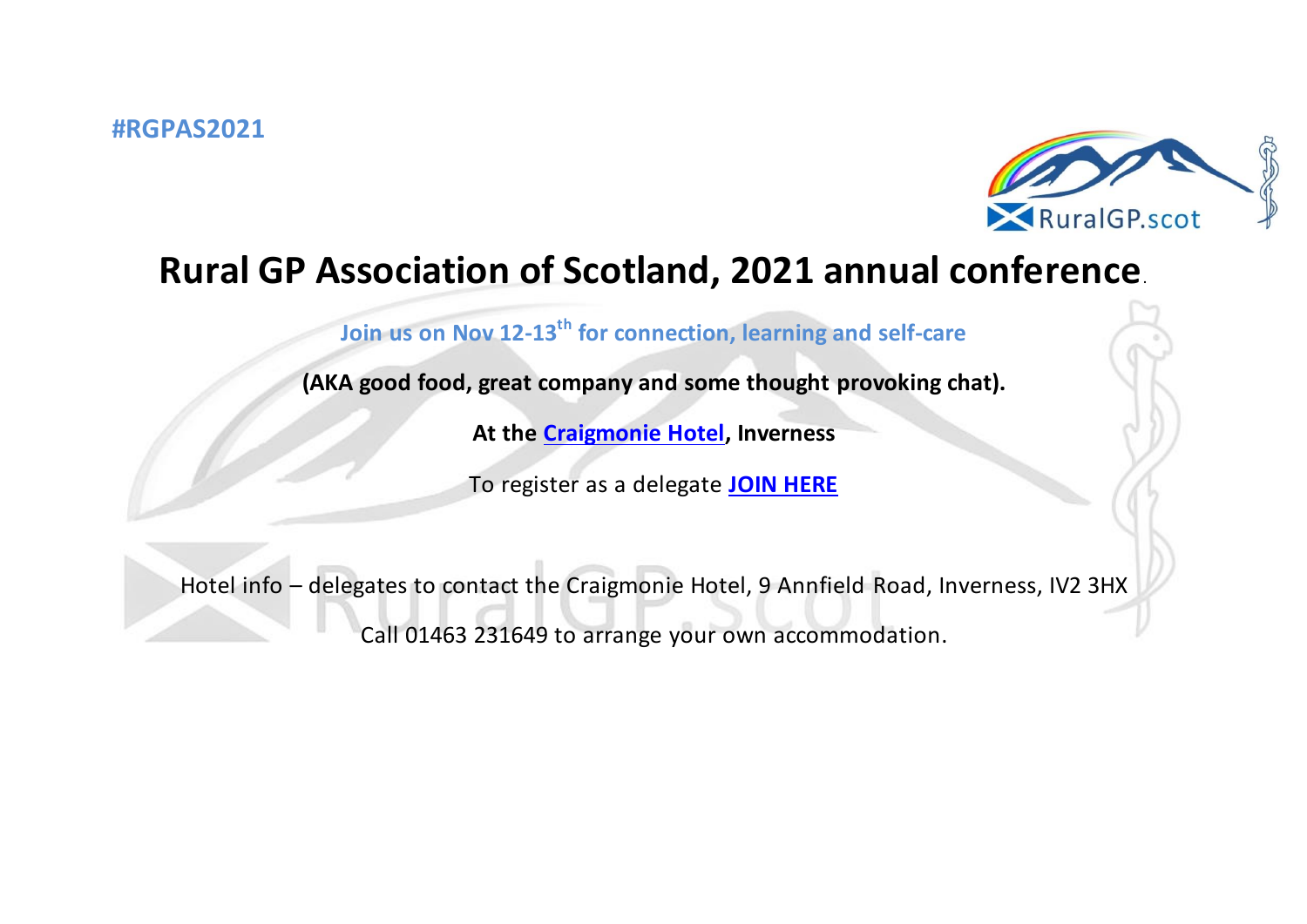## **#RGPAS2021 RGPAS CONFERENCE PROGRAMME**

| <b>FRIDAY 12th November</b> |                                  |                                   |                    | Friday continued                 |                                            |
|-----------------------------|----------------------------------|-----------------------------------|--------------------|----------------------------------|--------------------------------------------|
| <b>Time</b>                 | <b>Title</b>                     | <b>Speaker</b>                    | $17:00 -$<br>17:15 | Working for MSF in Afghanistan   | Dr Jeltje Danhof                           |
| $09:00 -$                   | Welcome                          | Interim Chair - Professor         | $17:15 -$          | COP26 - reports from our man and | Dr Jeltje Danhof and Dr Rory               |
| 09:15                       |                                  | Philip Wilson                     | 17:45              | woman on the ground!             | Gibson                                     |
| $09:15 -$                   | Family Doctoring by Remote       | Professor Trisha Greenhalgh       |                    | <b>SATURDAY 13th November</b>    |                                            |
| 10:15                       | Consulting                       | & Dr Emma Ladds                   |                    |                                  |                                            |
| $10:20 -$                   | $ScottGEM - an update$           | Dr Claire Vincent and             | <b>Time</b>        | <b>Title</b>                     | <b>Speaker</b>                             |
| 11:20                       |                                  | ScotGEM students                  |                    |                                  |                                            |
| 11:20                       |                                  | <b>BREAK</b>                      | $09:00 -$<br>09:15 | Welcome                          | Interim Chair - Professor Philip<br>Wilson |
| $11:45 -$                   | Original Research: Patient       | Isha Iqbal $-3^{rd}$ year medical | $09:15 -$          | The part Coastguards play in     | Mr Murdo Macauley                          |
| 12:00                       | <b>Satisfaction with General</b> | student, Aberdeen                 | 10:15              | the Pre-Hospital world and how   |                                            |
|                             | Practice in Urban and Rural      |                                   |                    | to establish ' non - blame'      |                                            |
|                             | areas of Scotland                |                                   |                    | learning environments            |                                            |
| $12:00 -$                   | Recruitment and exciting         | Dr Charlie Siderfin               | $10:15 -$          | Swimming Induced Pulmonary       | Dr Rob Jenkins with case from              |
| $12:45-$                    | ways of working                  |                                   | 11:00              | Oedema (SIPE). For all the wild  | Dr Malcolm Elder.                          |
|                             |                                  |                                   |                    | swimmers out there               |                                            |
| $12:45-$                    | The "Far End" - RGPAS            | Interim Chair - Professor         | 11:00              | <b>BREAK</b>                     |                                            |
| 13:00                       | proposal                         | Philip Wilson                     |                    |                                  |                                            |
| 13:00                       | Lunch                            |                                   | $11:25 -$          | <b>Emergency Medicine Update</b> | Dr Alison MacLeod and Dr Fran              |
|                             |                                  |                                   | 12:45              |                                  | Corcoran.                                  |
| $14:00 -$                   | RGPAS AGM (to include 20         |                                   | $12:45 -$          | Conference Closes                | Interim Chair - Professor Philip           |
| 16:00                       | minute coffee break)             |                                   | 13:00              |                                  | Wilson                                     |
| $16:00 -$                   | <b>Mental Health Crises in</b>   | Dr Neil McNamara, with            | 13:00              | Lunch                            |                                            |
| 17:00                       | <b>Rural General Practice</b>    | presentation from Dr Kate         |                    |                                  |                                            |
|                             |                                  | Dawson.                           |                    |                                  |                                            |